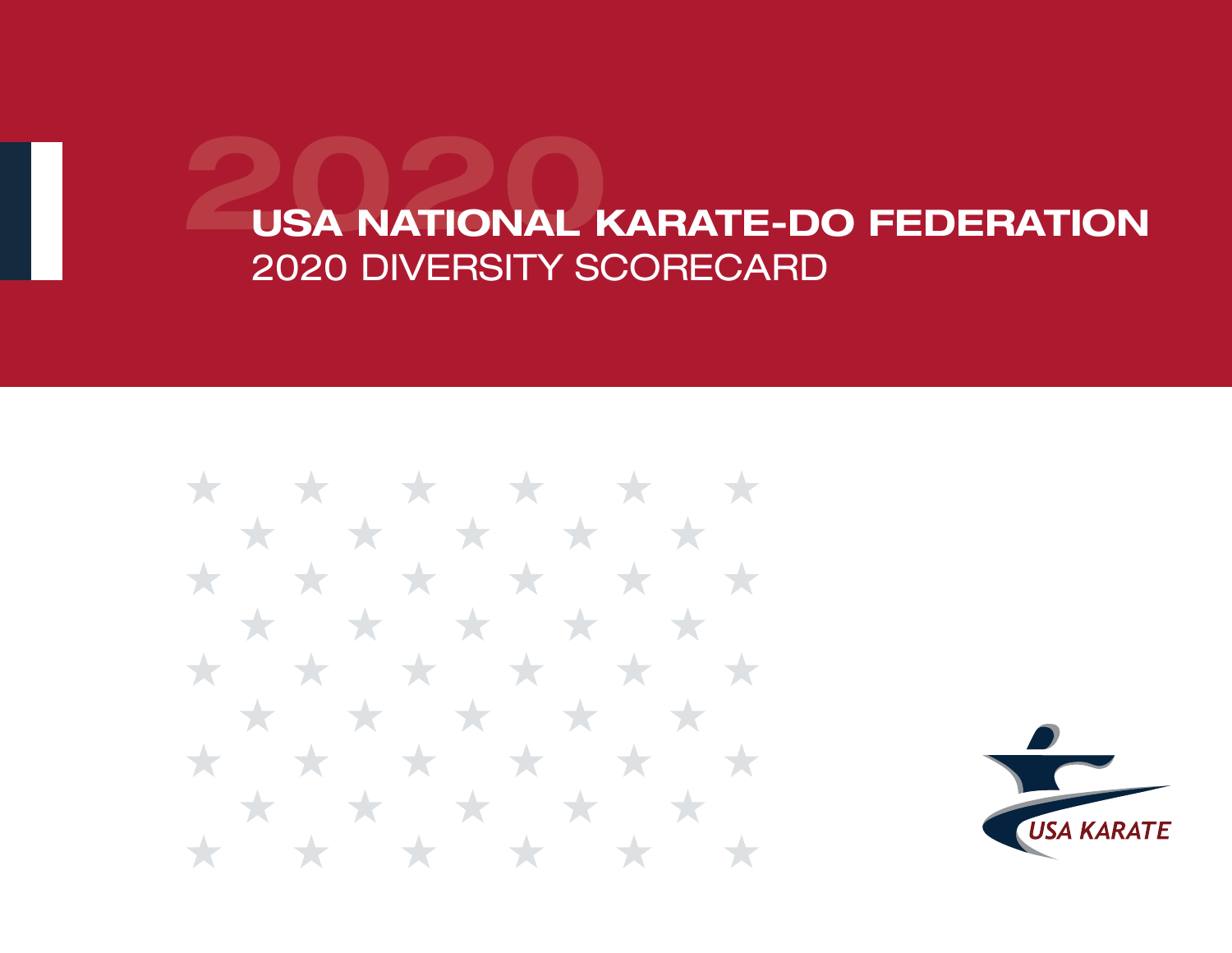

#### Diversity Scorecard Collection and Preparation

In accordance with the Ted Stevens Act, the USOPC's diversity, equity & inclusion department annually collects diversity data from the USOPC, NGBs and HPMOs. The data is based on each organization's demographic data as of December 31 from the previous year.

Once the data is collected, the USOPC works with a consultant to compile more than 4,000 data points into unique scorecards for each NGB, HPMO, and one for the USOPC.

#### Benchmark Calculation and Interpretation

The Diversity Scorecard measures the diversity of the USOPC, NGB and HPMO's board of directors, standing committees, staff, membership, national team coaches and athletes, and developmental team coaches and athletes. The scorecard also measures the participation of women, people of color (African American/Black, Asian, Hispanic, Native American, Pacific Islander and two or more races), persons with disabilities and veterans.

The benchmark is derived from a combination of the U.S. Census, NCAA, and the specific NGB or HPMO's data. The benchmarks are designed to provide an assessment and comparison of the NGBs and/or HPMOs while considering the uniqueness of each organization. The benchmarks are tailored to each NGB and HPMO to adjust for their staff size, financial resources and uniqueness of their sport. For example, USA Volleyball's benchmark for membership data is based on 50 percent U.S. Census data and 50 percent NCAA data. For other sports like Team Handball, NCAA data is not available. Furthermore, the % Benchmark Achieved column allows for indication of where opportunity might exist. In some cases, the numbers are quite small, so a change of one or two people can be very significant.

#### Significant Definitions

- 1. Board of Directors: The Board of Directors is the governing body of a nonprofit. Individuals who sit on the board are responsible for overseeing the organization's activities.
- 2. Executive Committee: A group of directors appointed to act on behalf of, and within the powers granted to them by, the Board of Directors. Typically, it consists of a chairperson, vice-chairperson, secretary, and treasurer.
- 3. Standing Committees: A permanent committee of the Board that meets regularly.
- 4. Professional Staff: Any paid full-time employee of an NGB.
- 5. NGB Membership: All individuals who are paying members of an NGB. This includes grassroots athletes through masters, as well as National Team athletes.
- 6. National Teams (Athletes): Athletes who are currently on a National Team as defined by the NGB. This includes the teams selected for that year's national or world championships or the Olympic/Paralympic Games.
- 7. National Teams (Coaches and Other Non-Athletes): Staff who assist with the National Teams as defined by the NGB. This includes coaches, trainers, logistics coordinators, medical personnel, etc.
- 8. Developmental National Teams (Athletes): Teams typically composed of younger athletes who are training to eventually compete on the National Teams. These athletes are usually highly skilled individuals who are not fully ready to compete for the National Team.
- 9. Developmental National Teams (Coaches and Other Non-Athletes): Staff who assist with the Developmental National Teams as defined by the NGB. This includes coaches, trainers, logistics coordinators, medical personnel, etc.
- 10. Part-Time Employees/Interns: These are employees who assist with the operations of an NGB. They differ from professional staff in that they may be temporary or part-time employees.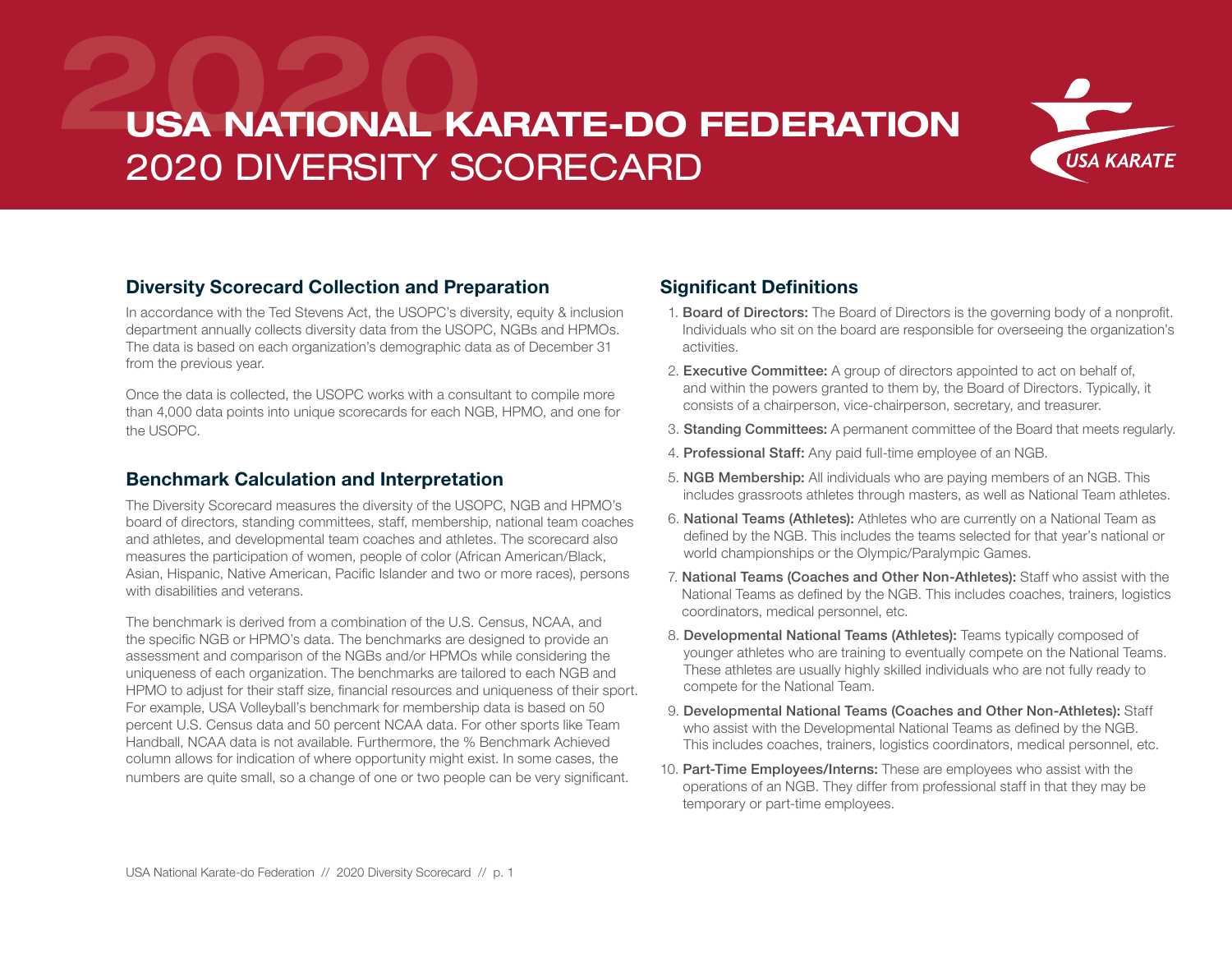

### PEOPLE OF COLOR

|                                             | # Total Employees/<br><b>Members</b> | % People of Color | % Benchmark | % Benchmark<br><b>Achieved</b> | # Of Hires To<br><b>Benchmark</b> |
|---------------------------------------------|--------------------------------------|-------------------|-------------|--------------------------------|-----------------------------------|
| <b>Board of Directors</b>                   | $\mathcal{G}$                        | 22.22             | 28.41       | 78.21                          |                                   |
| <b>Executive Committee</b>                  | $\circ$                              | N/A               | 0.00        | N/A                            | $\circlearrowright$               |
| <b>Standing Committees</b>                  | 40                                   | 30.00             | 41.70       | 71.94                          | 5                                 |
| <b>Professional Staff</b>                   | 3                                    | 0.00              | 25.21       | 0.00                           |                                   |
| NGB Membership                              | 1,417                                | 38.53             | 22.05       | 174.74                         | $\circ$                           |
| National Teams (Athletes)                   | 57                                   | 54.38             | 38.53       | 141.14                         | $\circ$                           |
| National Teams (Coaches & Non-Athletes)     | 11                                   | 36.36             | 46.29       | 78.55                          |                                   |
| Developmental National Teams (Athletes)     | 103                                  | 51.45             | 38.53       | 133.53                         | $\circ$                           |
| Developmental National Teams (Non-Athletes) | 11                                   | 36.36             | 46.29       | 78.55                          |                                   |
| Part-Time Employees/Interns                 | $\circ$                              | N/A               | 0.00        | N/A                            | $\circ$                           |
| Total                                       | 1,651                                | 39.49             |             |                                |                                   |
| Average                                     |                                      | 33.66             |             | 94.58                          |                                   |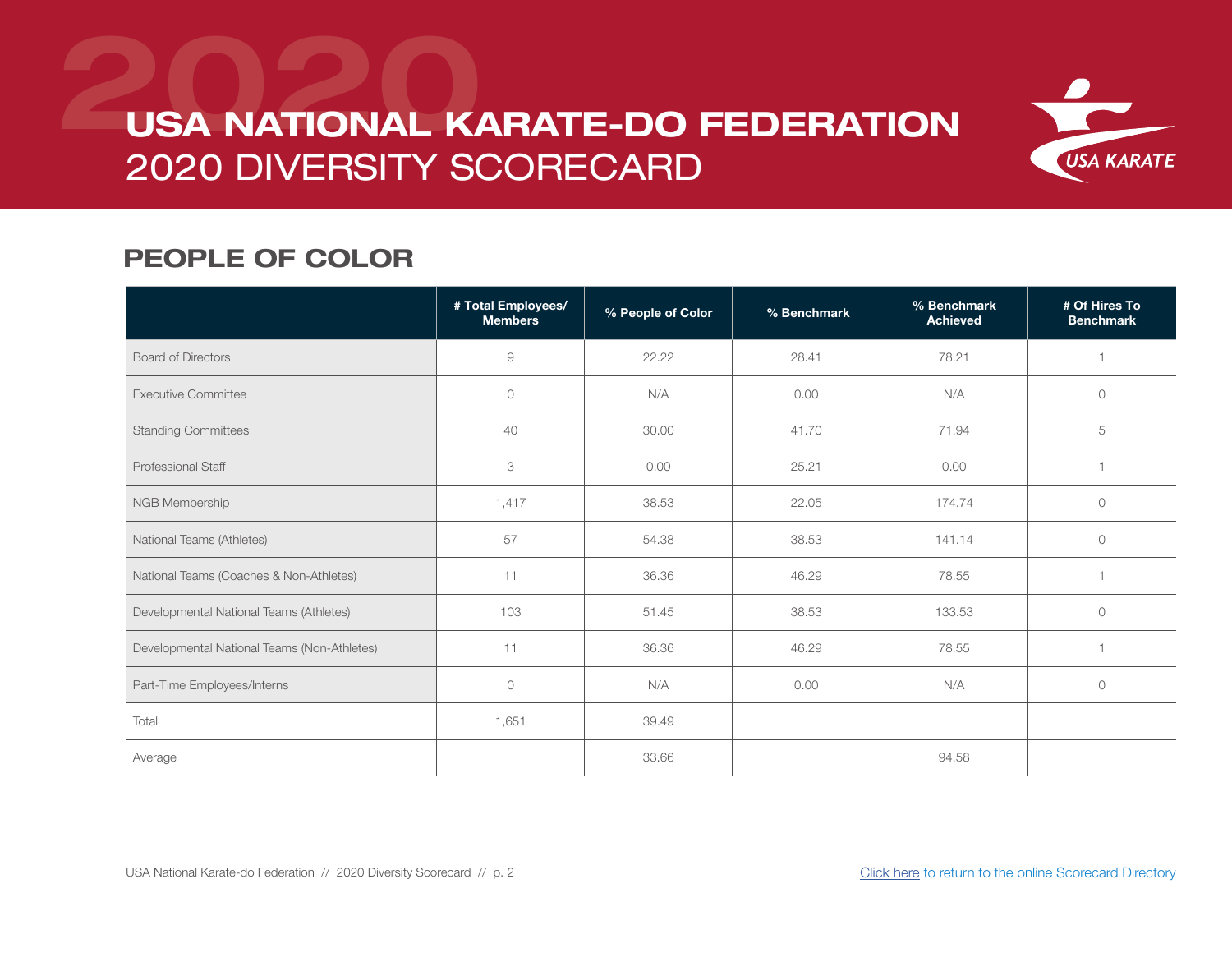

#### WOMEN

|                                             | # Total Employees/<br><b>Members</b> | % Women | % Benchmark | % Benchmark<br><b>Achieved</b> | # Of Hires To<br><b>Benchmark</b> |
|---------------------------------------------|--------------------------------------|---------|-------------|--------------------------------|-----------------------------------|
| <b>Board of Directors</b>                   | 9                                    | 11.11   | 40.21       | 27.63                          | 3                                 |
| <b>Executive Committee</b>                  | $\circ$                              | N/A     | 0.00        | N/A                            | $\circ$                           |
| <b>Standing Committees</b>                  | 40                                   | 32.50   | 36.31       | 89.51                          | $\sqrt{2}$                        |
| <b>Professional Staff</b>                   | 3                                    | 66.66   | 64.67       | 103.08                         | $\circ$                           |
| NGB Membership                              | 1,417                                | 32.67   | 34.79       | 93.91                          | 30                                |
| National Teams (Athletes)                   | 57                                   | 50.87   | 32.67       | 155.71                         | $\circ$                           |
| National Teams (Coaches & Non-Athletes)     | 11                                   | 27.27   | 46.85       | 58.21                          | $\mathbf{2}$                      |
| Developmental National Teams (Athletes)     | 103                                  | 49.51   | 32.67       | 151.55                         | $\circ$                           |
| Developmental National Teams (Non-Athletes) | 11                                   | 27.27   | 46.85       | 58.21                          | $\sqrt{2}$                        |
| Part-Time Employees/Interns                 | $\circ$                              | N/A     | 0.00        | N/A                            | $\circ$                           |
| Total                                       | 1,651                                | 34.22   |             |                                |                                   |
| Average                                     |                                      | 37.23   |             | 92.22                          |                                   |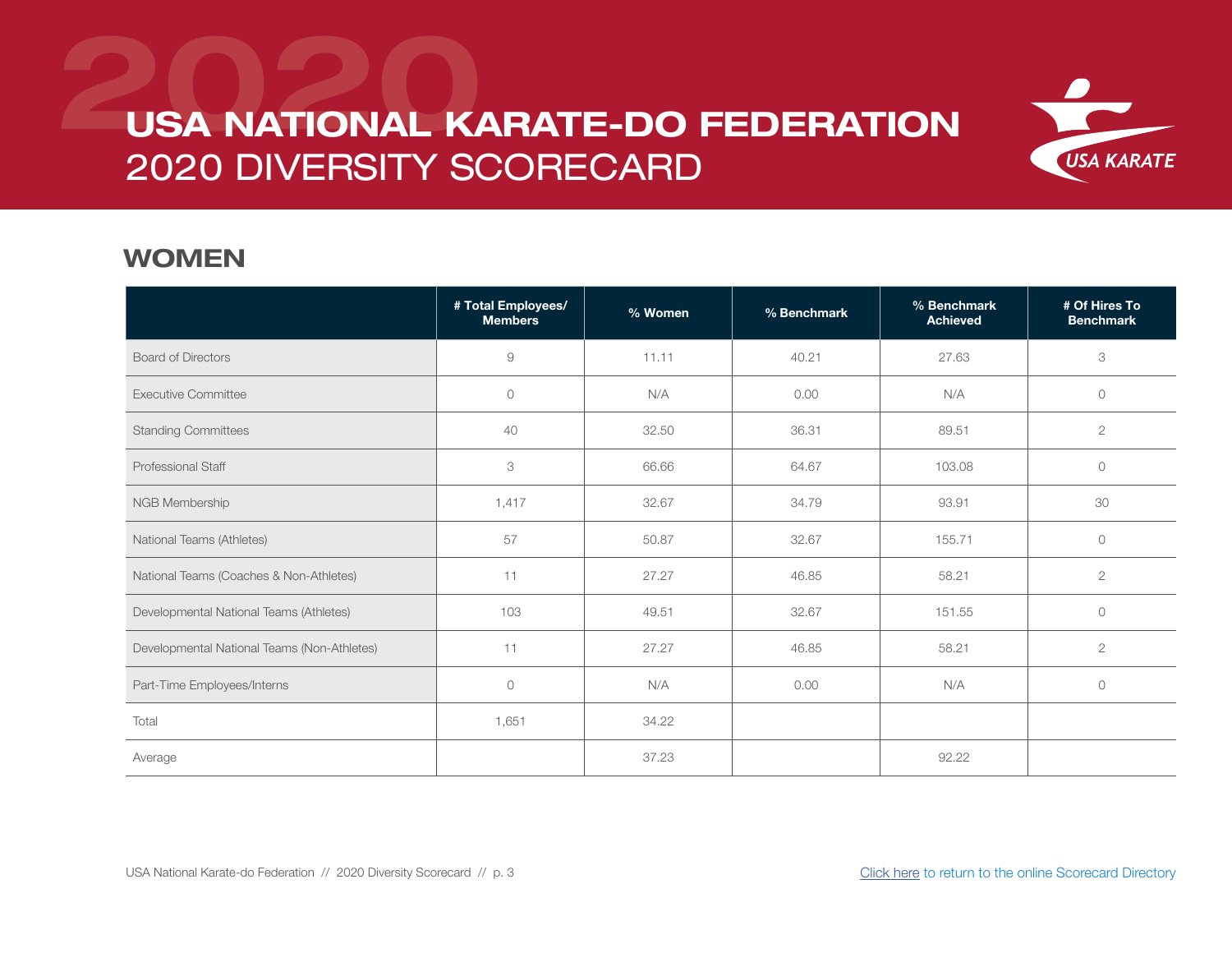

### PERSONS WITH DISABILITIES

|                                             | # Total Employees/<br><b>Members</b> | % Persons With<br><b>Disabilities</b> | % Benchmark | % Benchmark<br><b>Achieved</b> | # Of Hires To<br><b>Benchmark</b> |
|---------------------------------------------|--------------------------------------|---------------------------------------|-------------|--------------------------------|-----------------------------------|
| <b>Board of Directors</b>                   | $\Theta$                             | 0.00                                  | 7.00        | 0.00                           |                                   |
| <b>Executive Committee</b>                  | $\circ$                              | N/A                                   | 7.00        | N/A                            | $\circ$                           |
| <b>Standing Committees</b>                  | 40                                   | 2.50                                  | 7.00        | 35.71                          | $\mathbf{2}$                      |
| <b>Professional Staff</b>                   | 3                                    | 0.00                                  | 7.00        | 0.00                           | $\circ$                           |
| NGB Membership                              | 1,417                                | 0.98                                  | 7.00        | 14.00                          | 85                                |
| National Teams (Athletes)                   | 57                                   | 10.52                                 | 7.00        | 150.29                         | $\circ$                           |
| National Teams (Coaches & Non-Athletes)     | 11                                   | 0.00                                  | 7.00        | 0.00                           | $\overline{1}$                    |
| Developmental National Teams (Athletes)     | 103                                  | 0.00                                  | 7.00        | 0.00                           | $\overline{7}$                    |
| Developmental National Teams (Non-Athletes) | 11                                   | 0.00                                  | 7.00        | 0.00                           |                                   |
| Part-Time Employees/Interns                 | $\circ$                              | N/A                                   | 7.00        | N/A                            | $\circ$                           |
| Total                                       | 1,651                                | 1.27                                  |             |                                |                                   |
| Average                                     |                                      | 1.75                                  |             | 25.00                          |                                   |